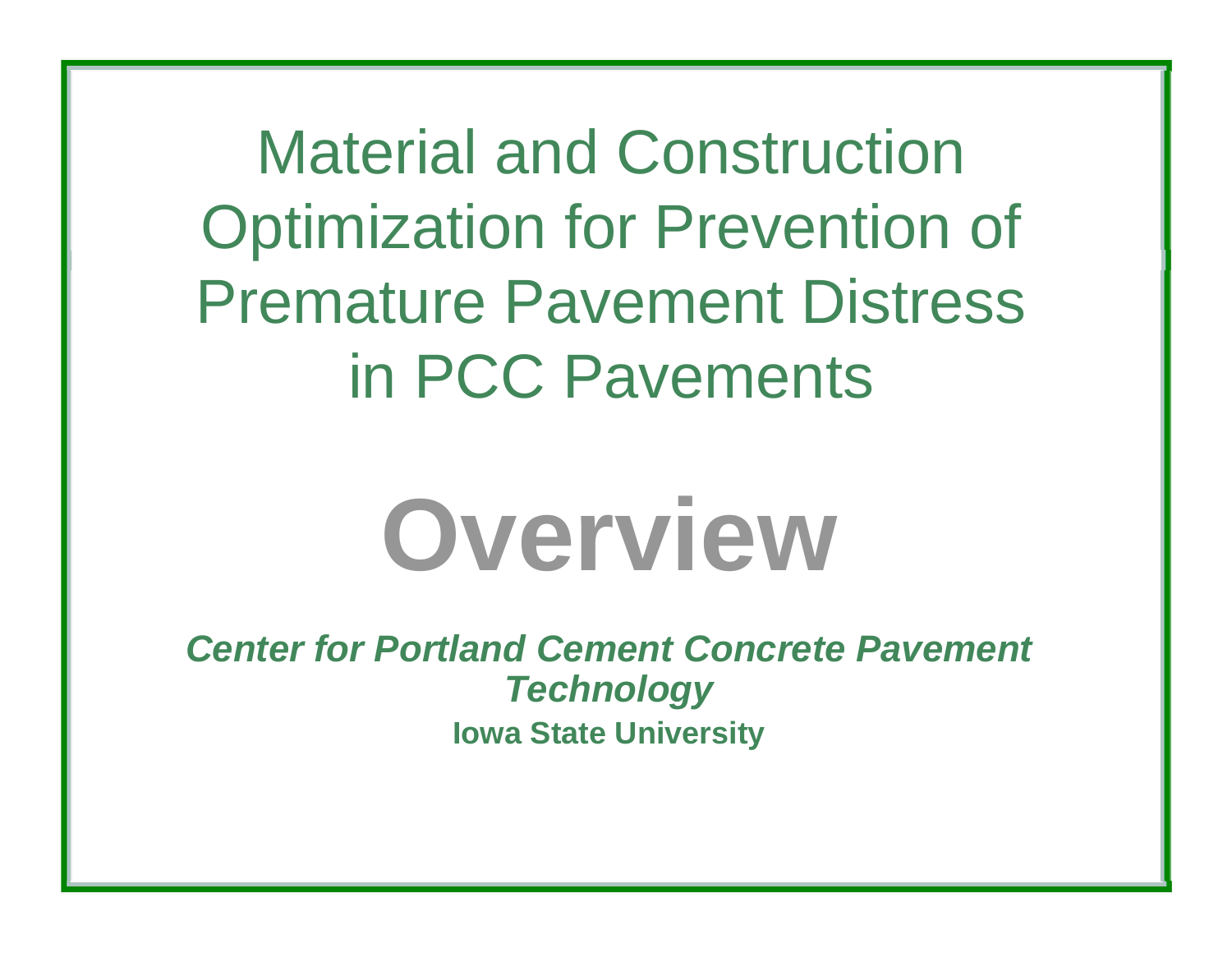### Participating States

Georgia Louisiana Nebraska South Dakota Indiana Michigan New York Ohio Iowa Minnesota North Carolina TexasKansas Missouri North Dakota Wisconsin**Oklahoma**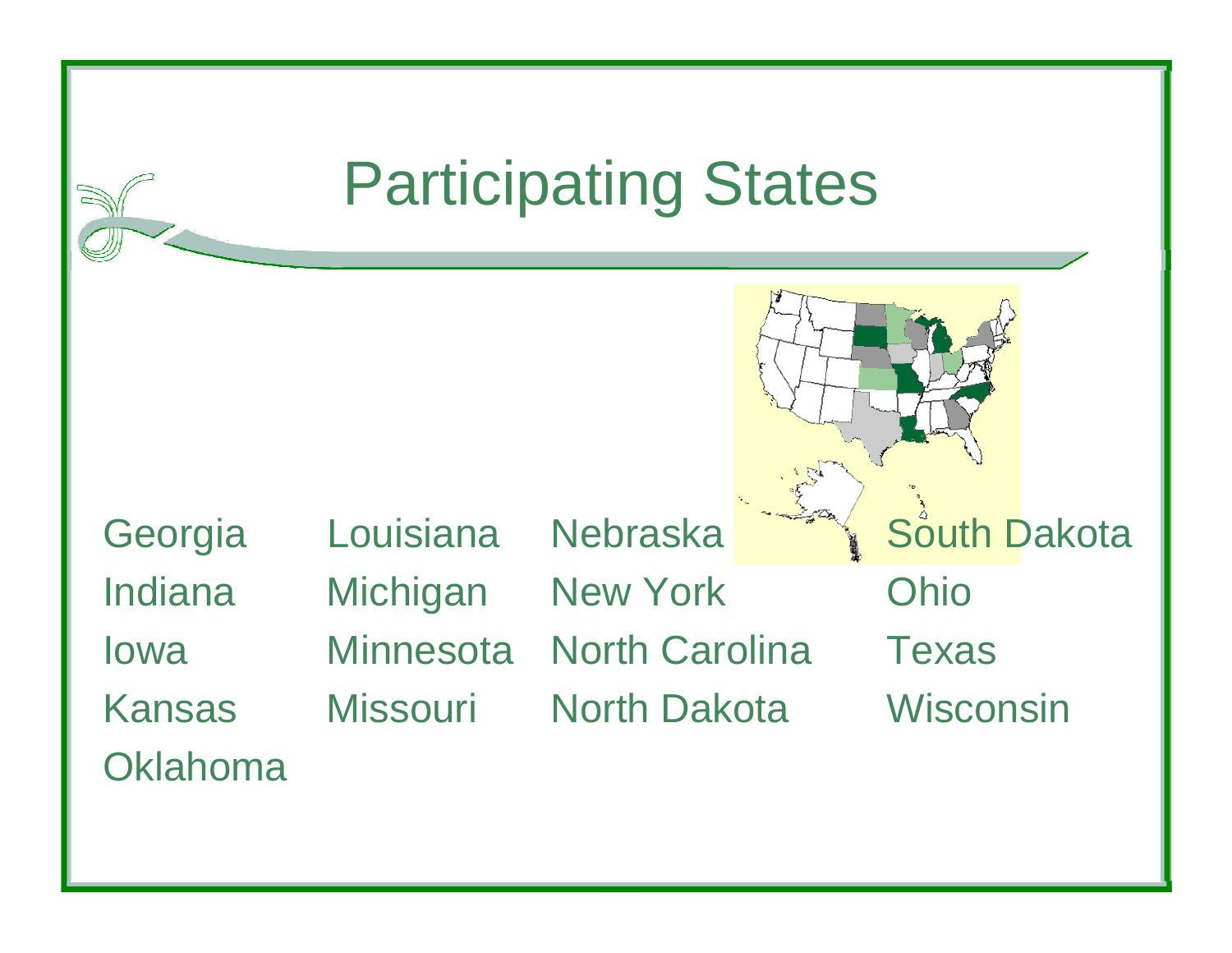- □ Initiated discussions on concrete issues within the departments
- TAC meetings twice per year
	- •Discuss state issues with colleague
	- •Learn of other state research
	- •Learn of other state new practices and innovations
	- $\bullet$ Developed a network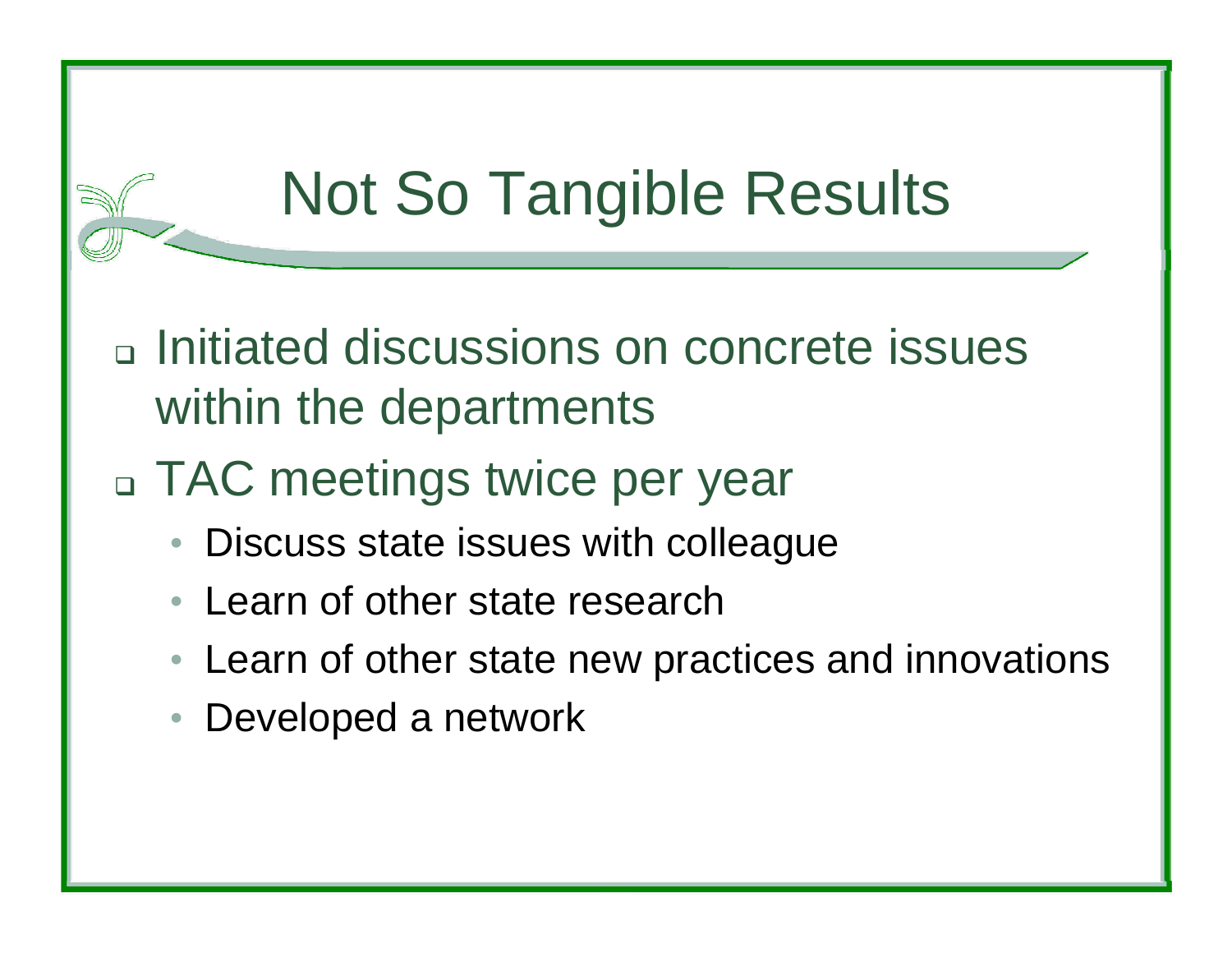#### Performed new testing on active project

- •Demonstrated the tests
- •Raised awareness
- •Aid in implementation

□ Initiated the IMCP Manual and training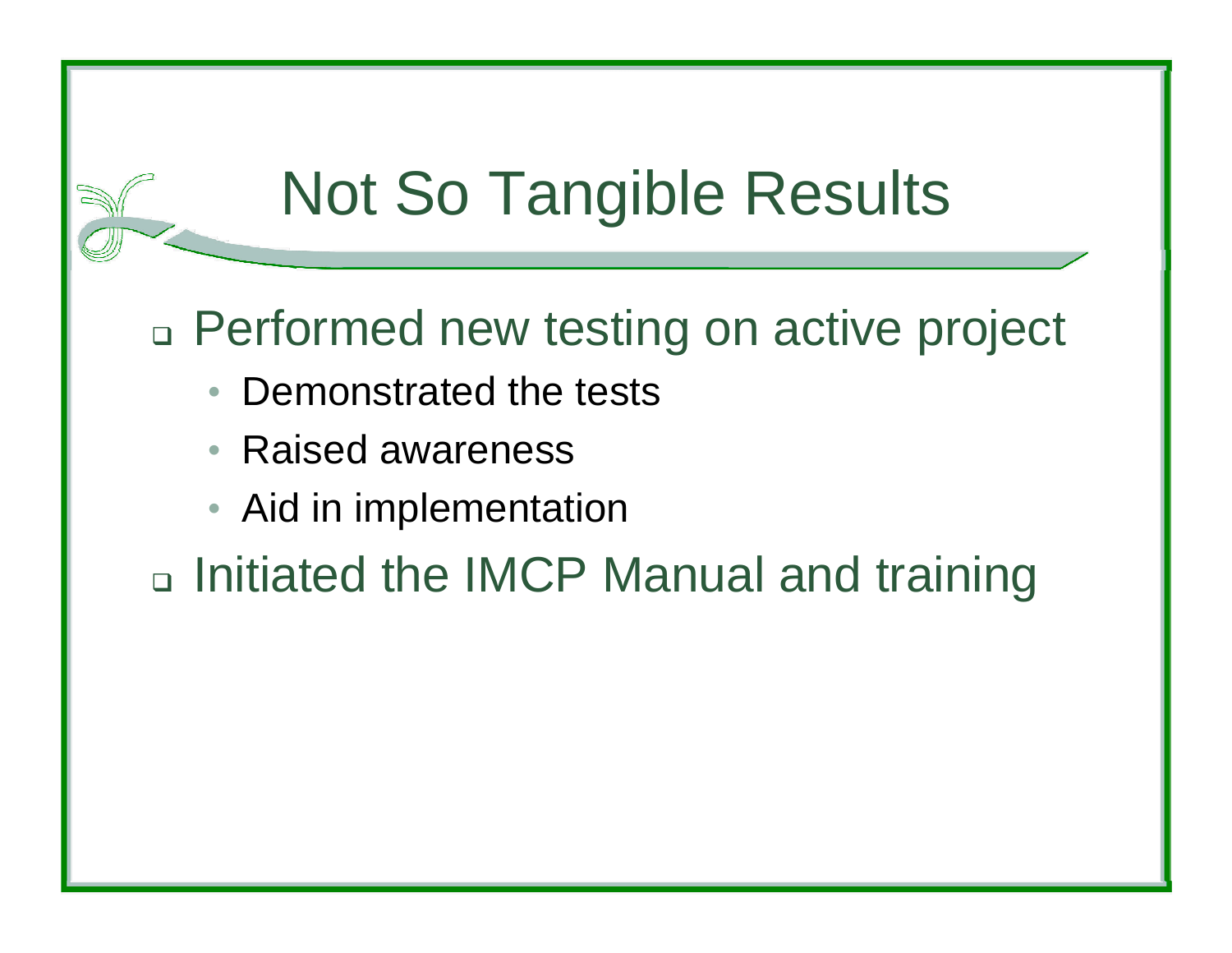#### Related State Research

- KS- Boil test
- •MO- Set time test
- MN- James Cementometer
- IN- Permeability pooled fund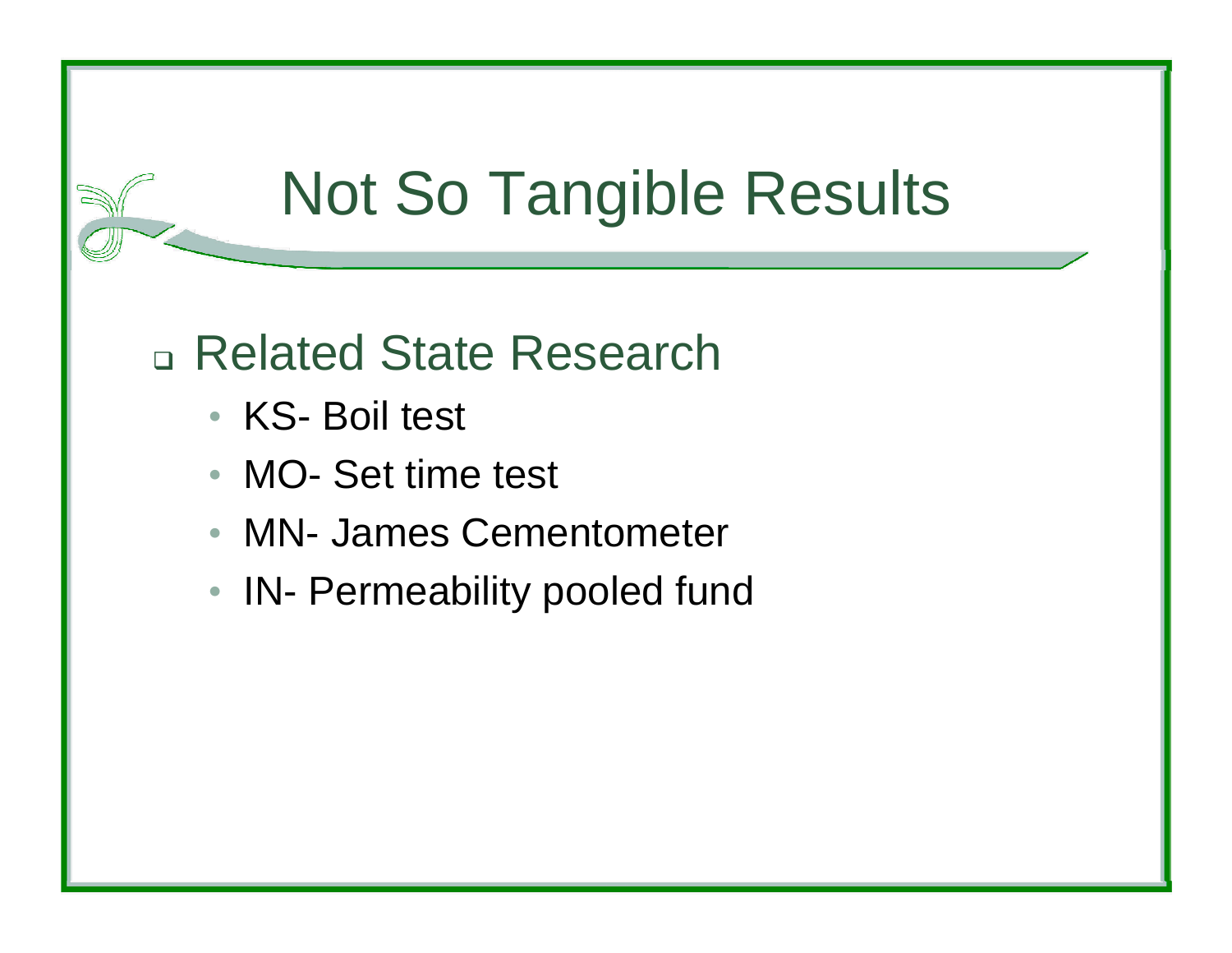#### Related CP Tech Center Research

- Heat Evolution- Calorimetry tests and testing
- AVA correlation and precision
- Related Research
	- Purdue TDR
	- •North Carolina A&T: Free-free resonant column test
	- CTL- Set time test
	- •Task 4
	- •Task 64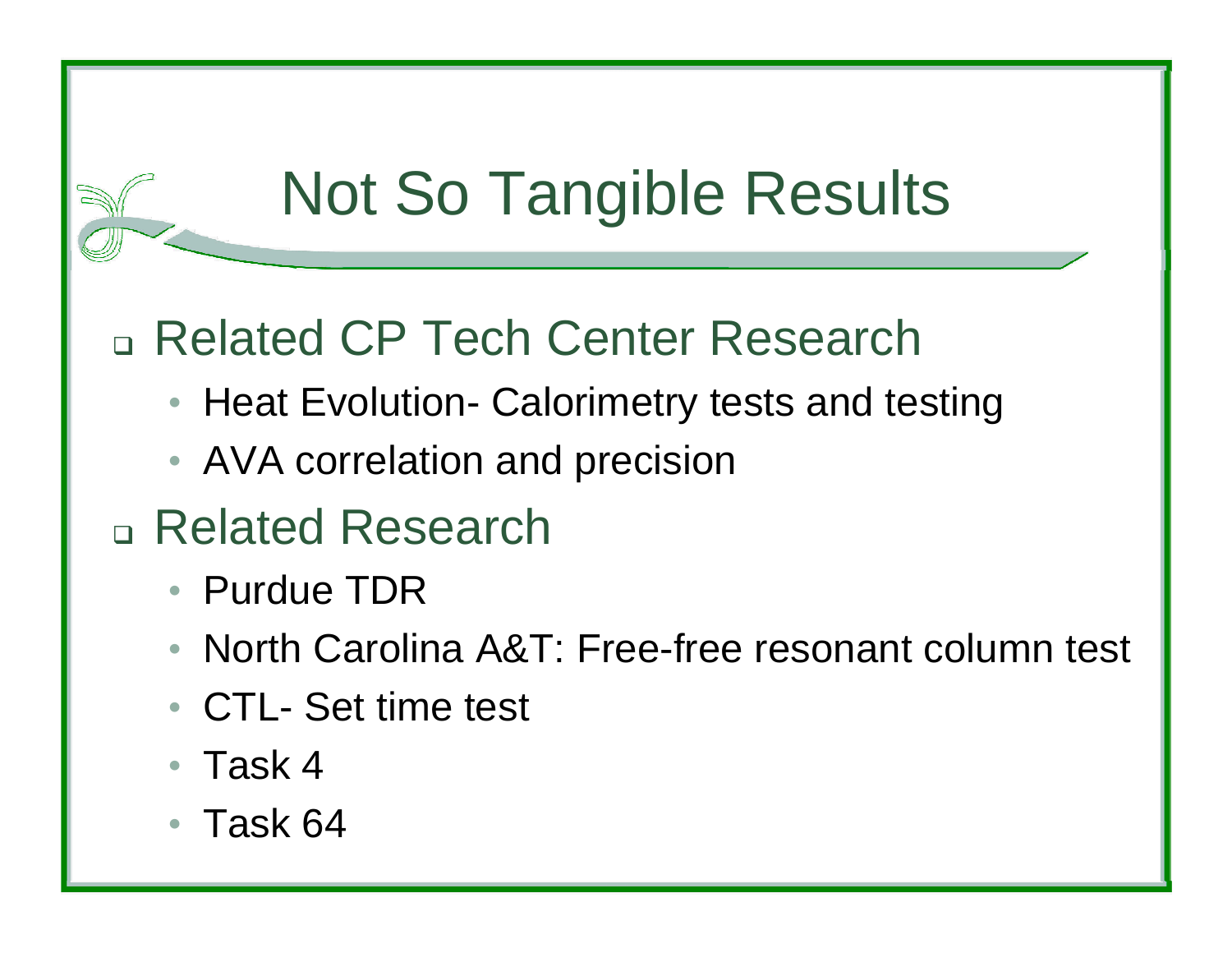### Proposed Schedule

|   |                                                                                                                        | $= States$ | = PCC Center |      | = Industry | $=$ Other  |
|---|------------------------------------------------------------------------------------------------------------------------|------------|--------------|------|------------|------------|
|   |                                                                                                                        | 2003       | 2004         | 2005 | 2006       | 2007       |
| 1 | <b>Data Collection</b>                                                                                                 |            |              |      |            |            |
|   | A. State Survey                                                                                                        |            |              |      |            |            |
|   | B. On-site consultation w/ each state                                                                                  |            |              |      |            |            |
|   | 2. Test Development                                                                                                    |            |              |      |            |            |
|   | A Develop initial suite of tests to measure<br>concrete properties<br>B Refinements based on demonstration<br>projects |            |              |      |            |            |
|   | C. Development of next generation of tests                                                                             |            |              |      |            |            |
|   | 3. Demonstration Projects                                                                                              |            |              |      |            |            |
|   | A. Pilot project in lowa                                                                                               |            |              |      |            |            |
|   | B. Mobile field laboratory                                                                                             |            |              |      |            |            |
|   | C. Demo project in each participating state                                                                            |            |              |      |            |            |
|   | 4. Technology Transfer                                                                                                 |            |              |      |            |            |
|   | A. Initial standards/guidelines for testing<br>incorporating state practices and initial test                          |            |              |      |            |            |
|   | B. Best Practices for concrete paving which<br>will include refined suite of tests plus                                |            |              |      |            |            |
|   | C. Variety of $T^2$ venues                                                                                             |            |              |      |            | <b>TBD</b> |